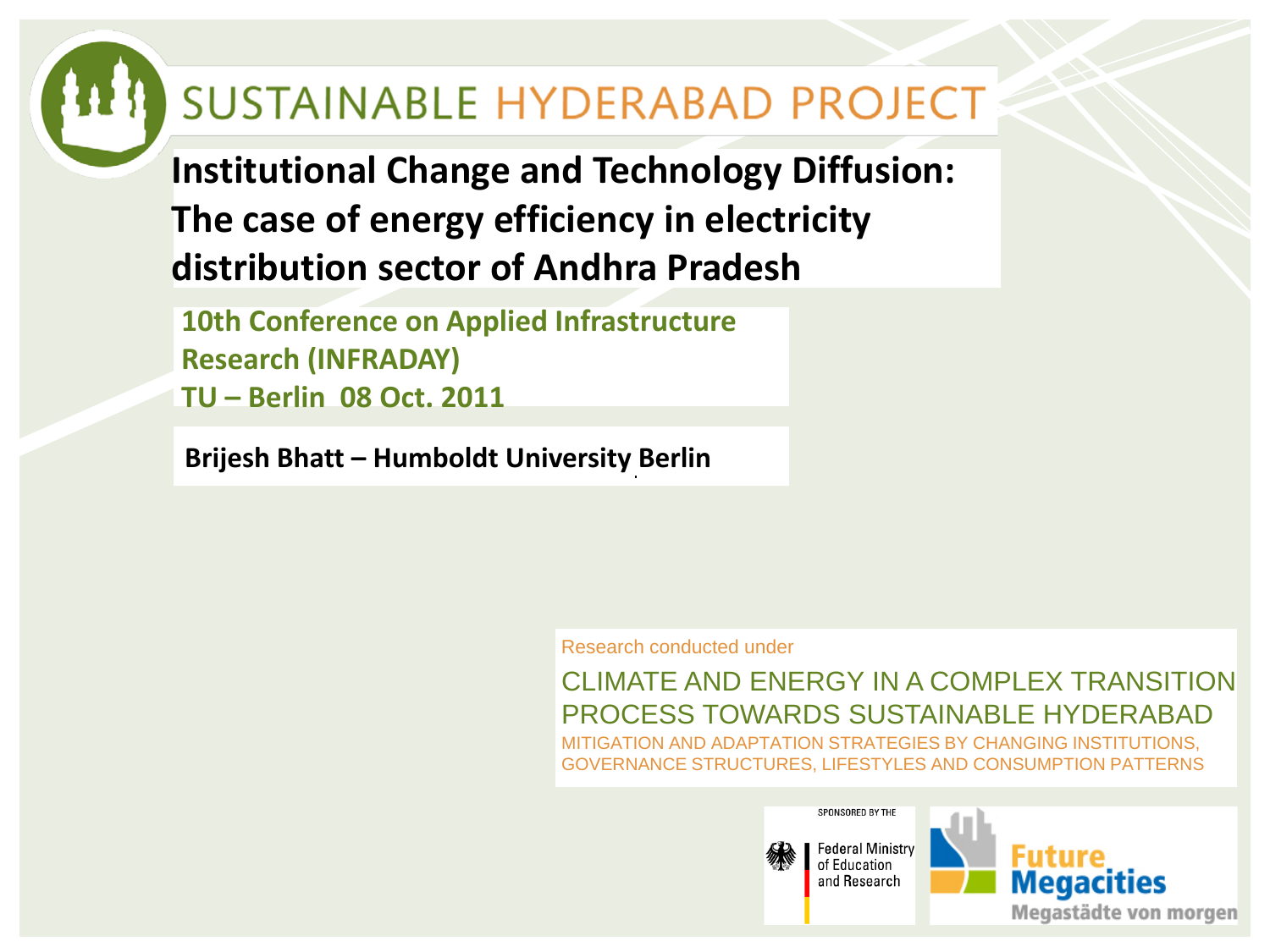



#### *I. Introduction*

 $\triangleright$  Technology and Governance structure

#### *II. Empirical Application: Indian Power Distribution Sector*

- $\triangleright$  Reforms and its impact
- $\triangleright$  Distribution The weakest link
- $\triangleright$  Hypothesis and Research Questions
- *III. Analytical framework and theories*
- *IV. Research Methods* 
	- $\triangleright$  Comparative case study and ABMS
- *V. Expected Outcome*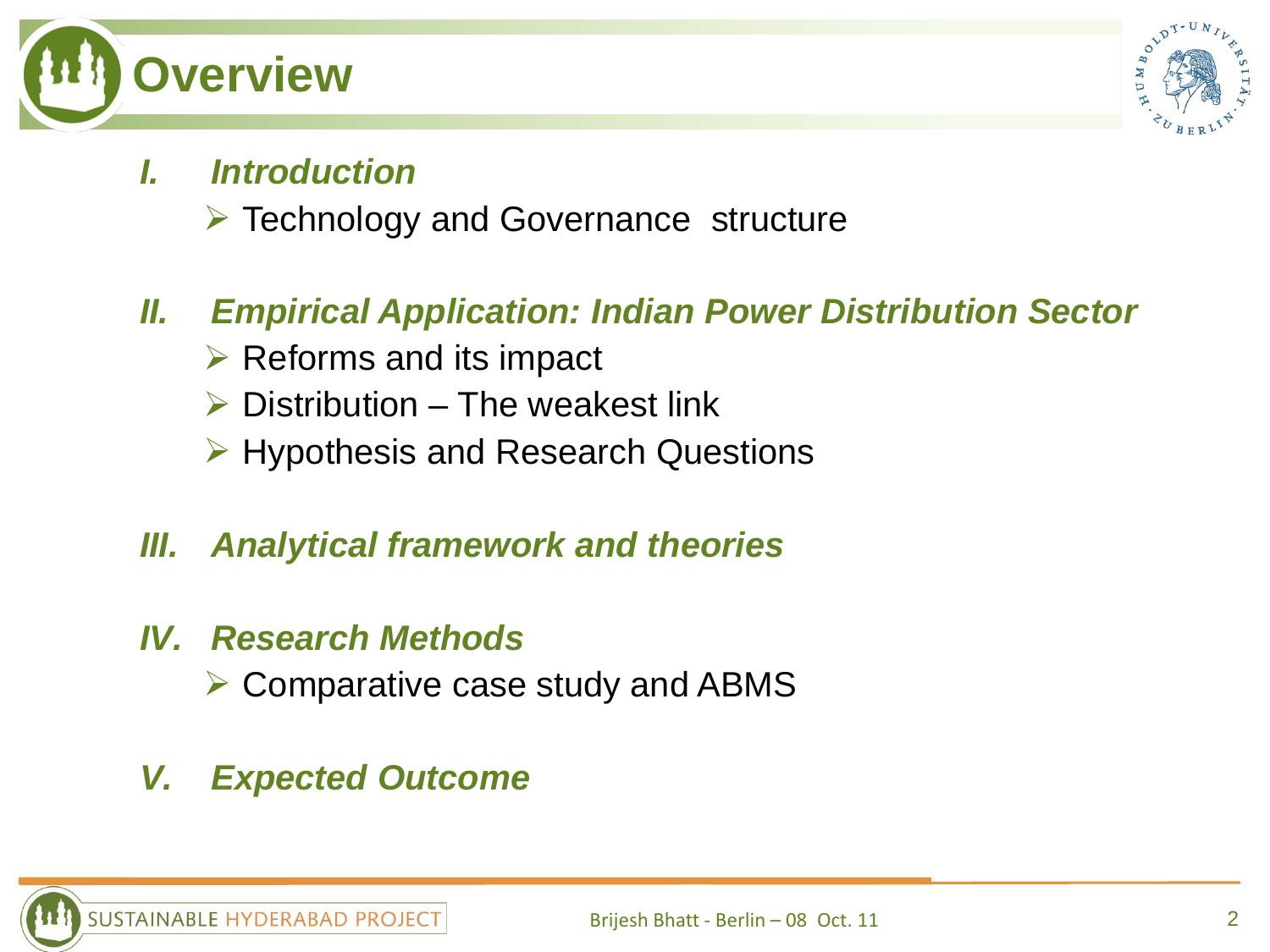



- **Institutions** "humanly devised constraints" (North 1990: p.3) or sets of conventions, norms and formally sanctioned rules that coordinate human interactions (Vatn 2005).
- **Technology** a mediator between resources and human needs [artifacts + knowledge] (Tushman and Rosenkopf 1992, Nelson and Winter 1982).
- **Governance structures –** different modes of action coordination or organizational solutions to facilitate or coordinate a transaction (Williamson 1985).

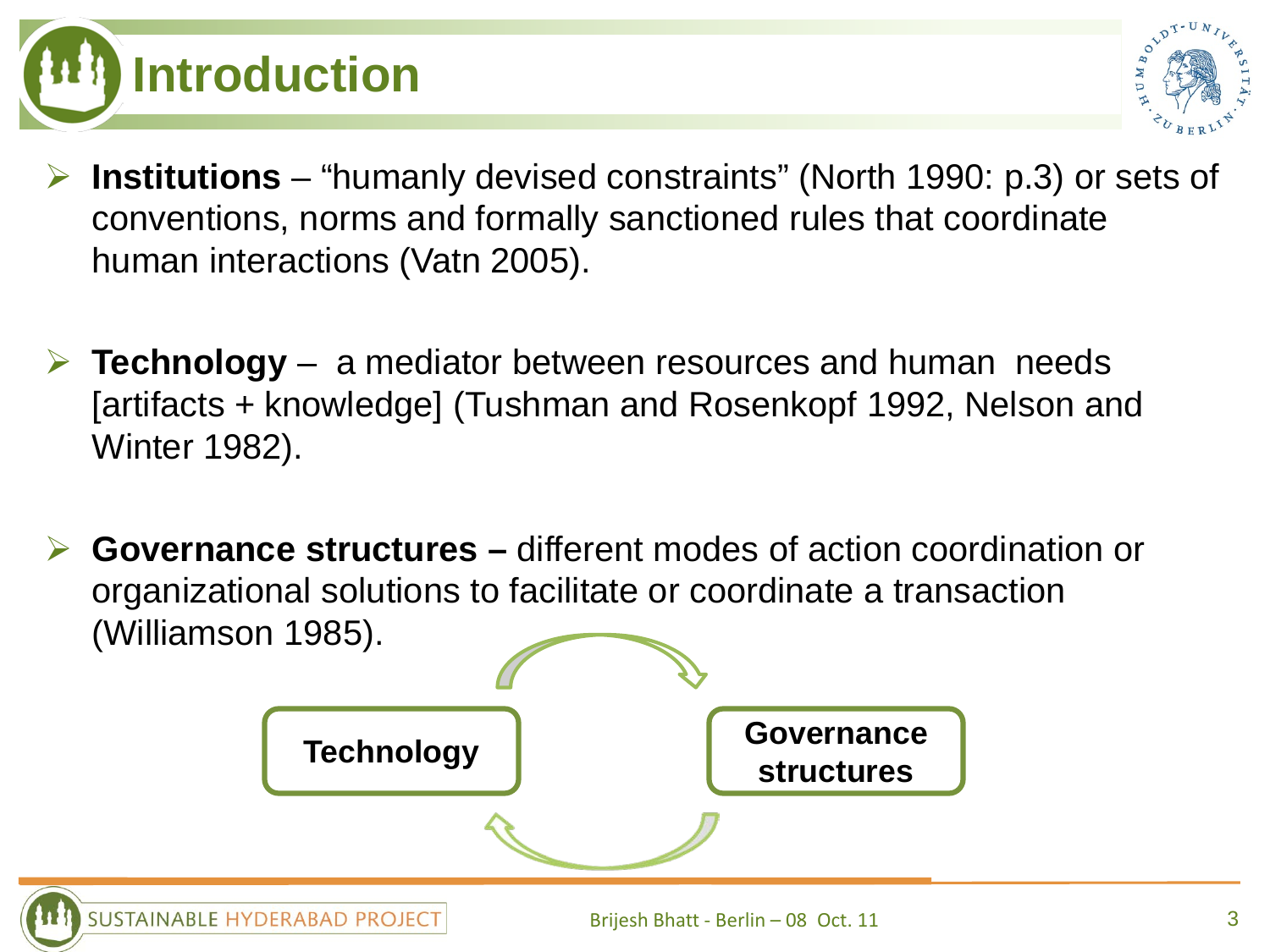# **Institutions and Technology - Interrelations**



- Adoption of new technology require institutional reform (North et al. 1994, Künneke 2008).
- To be effective, technology require compatible institutional environment (Nelson 1994,Saviotti 2005, Williamson 1987) Examples:
	- Dye Industry in Germany versus Britain (Murmannet et al. 2006)
	- Telecommunication, Bell system in USA (Phan et al.1999)

With technological advancement how institutions and governance structure should change to adapt the new technology?

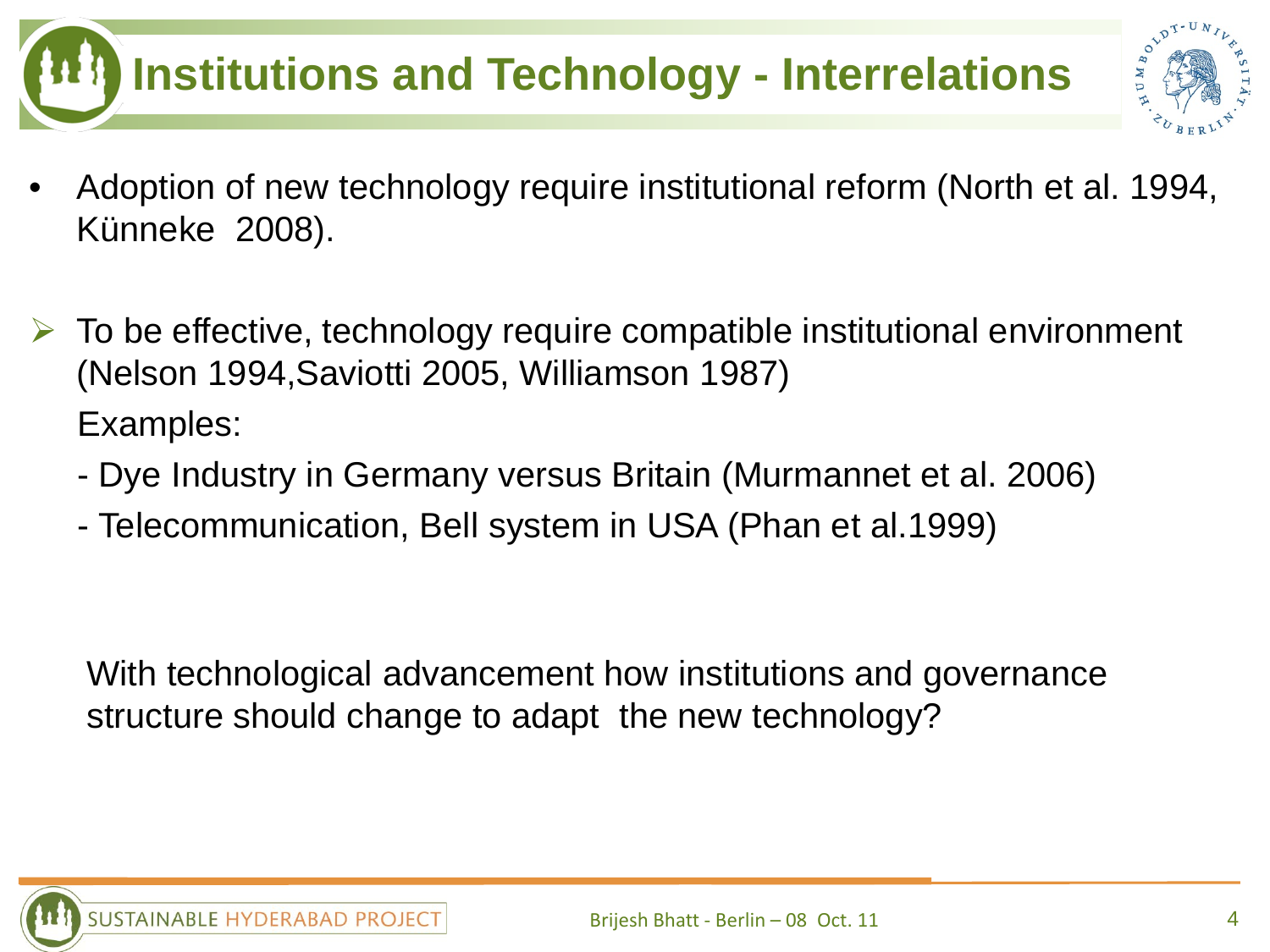

### *II. Empirical Application: Indian Power Distribution Sector*

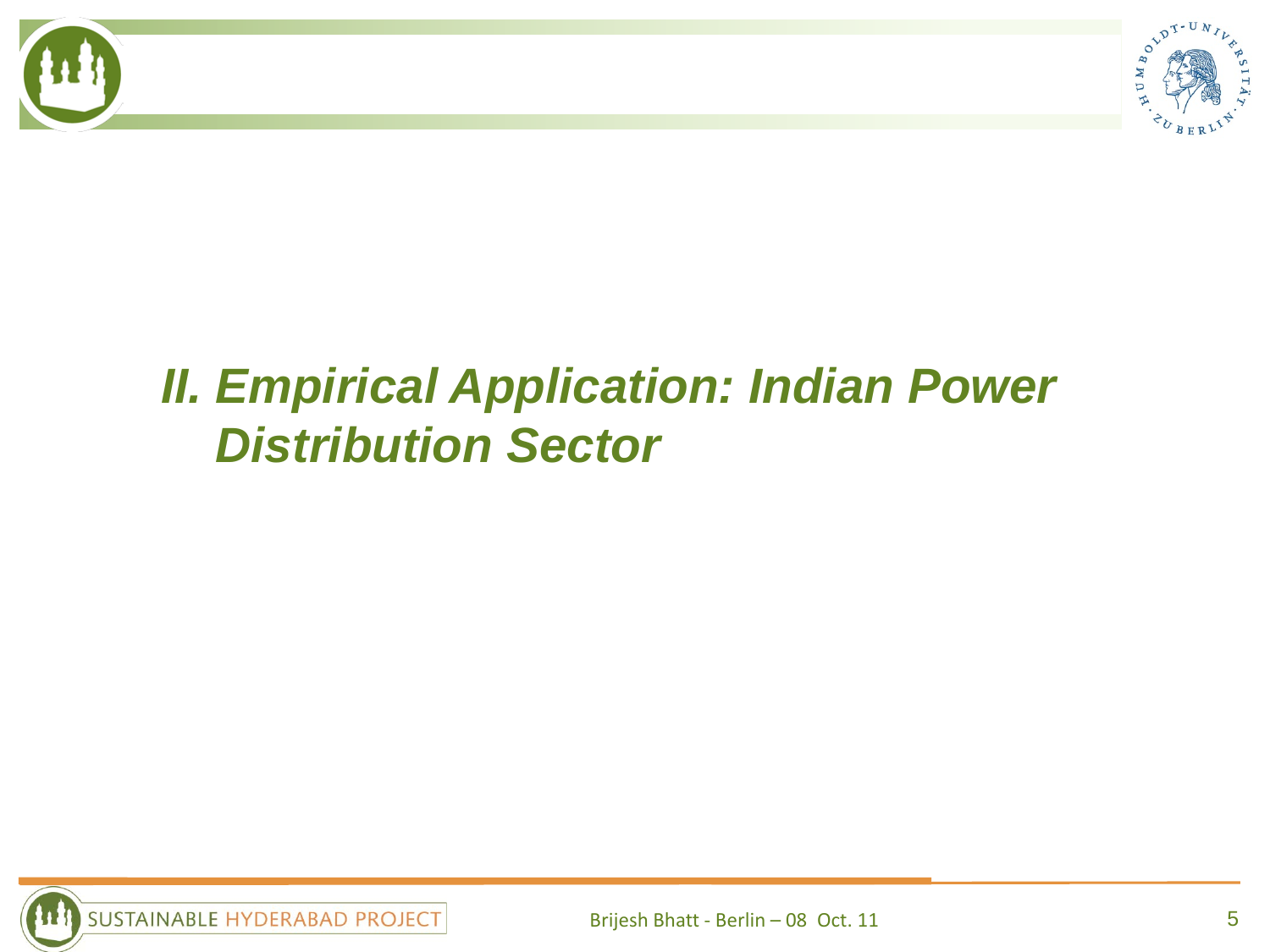### **Indian Power Sector Reforms**



- *"Liberalization"* Institutional change in power sector
	- *From:* Electricity Supply Act 1948; 1910 [SEB (35.5 % dist. losses, fin. per. –ive 24% RoR) and world Bank interventions]
	- *To:* Electricity Act 2003 [Genco.; Transco. and Discom]
		- Internal governance structures (SEB to state corporations)
		- External governance structures (regulatory commissions at state and centre)
- Expected outcome
	- Increased private participation (measure to increase technology penetration) in all the three segments
	- **IMPROVE TECH INGOVIDUATE:** Improve technical and financial performance of power industry
	- Other like mandatory metering, direct subsidy payment etc.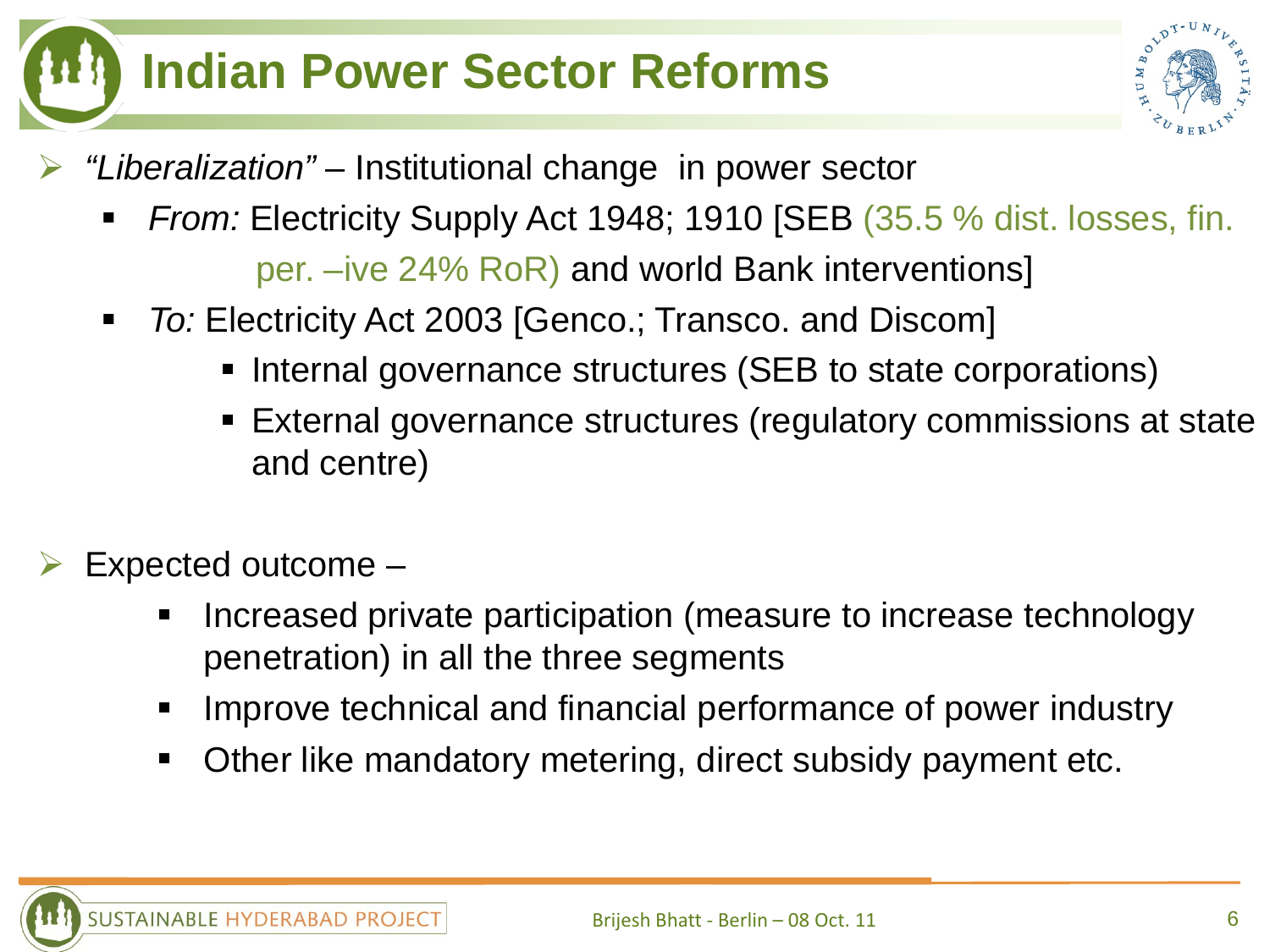

- Internal governance structures:
	- Performance of state corporations
		- Huge distribution losses (18.25% in AP 2010-11)
		- Financial performance (-ive 635 M Euro revenue deficit in 2010-2011 in APCPDCL)
	- Private participation

"As per reform project time table, 30% of the distribution system is expected to have private sector participation by 2002 and 100% by 2007" (Raghu et al. p.6)

- Still there is no private player in distribution in AP.
- EA 2003 lays major emphasis on increasing private participation, but so far only two states and few major cities have private distributors.

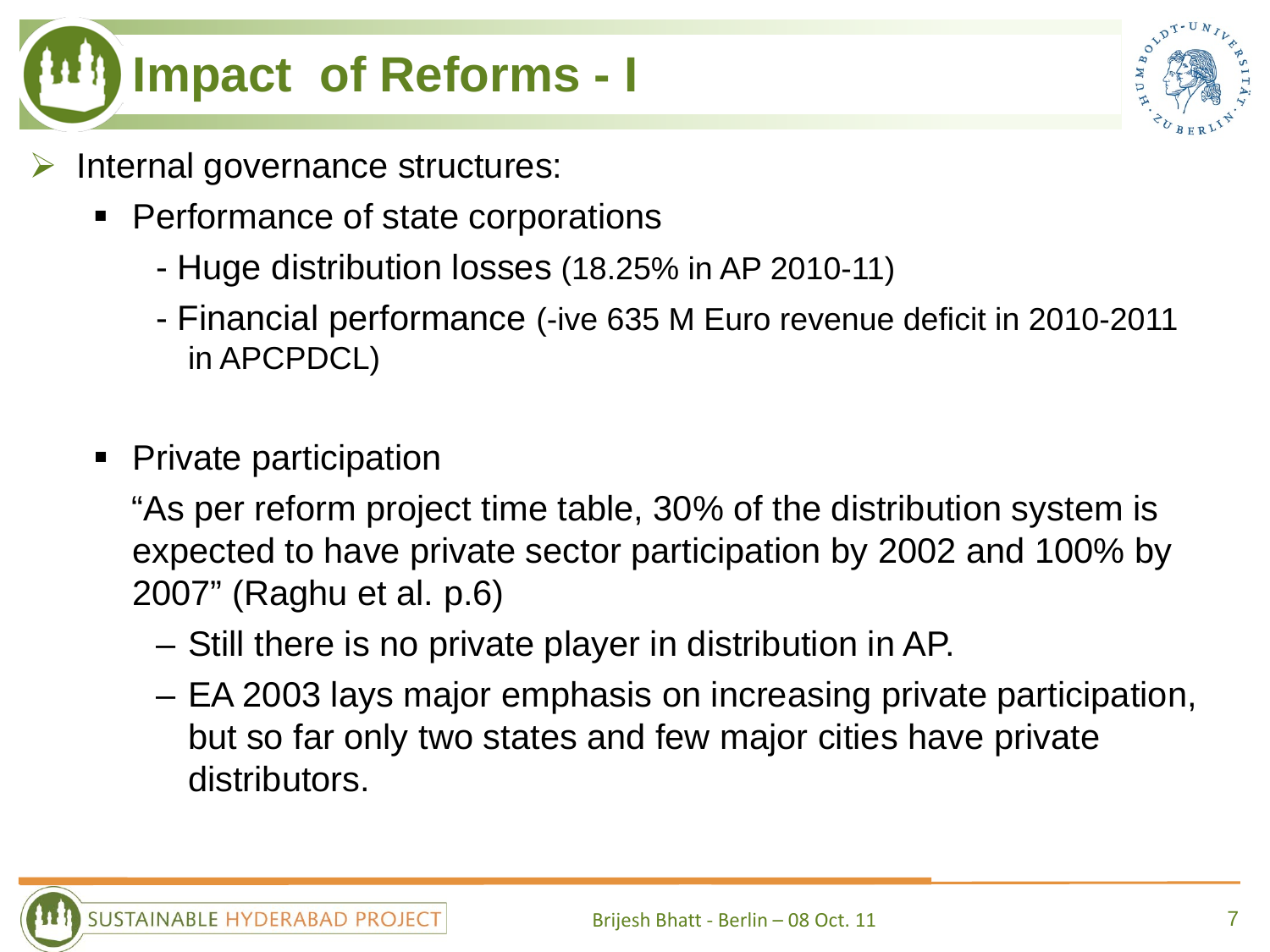### **Impact of Reforms - II**



- External governance structure:
	- Are regulators really autonomous political influence in power industry.
	- **Inconsistent interpretation of regulatory powers changes the incentives** for energy efficiency improvements
		- e.g. case of Rajasthan and Delhi regulators versus regulator in Haryana (Kodwani 2009: p.16).
	- DISCOMS oversees the regulations sighting one or other reason and state regulatory commission, seems least cared about this (Prayas 2010).
- Distribution reform policies (like RAPDR) could not have much effect on DISCOMS.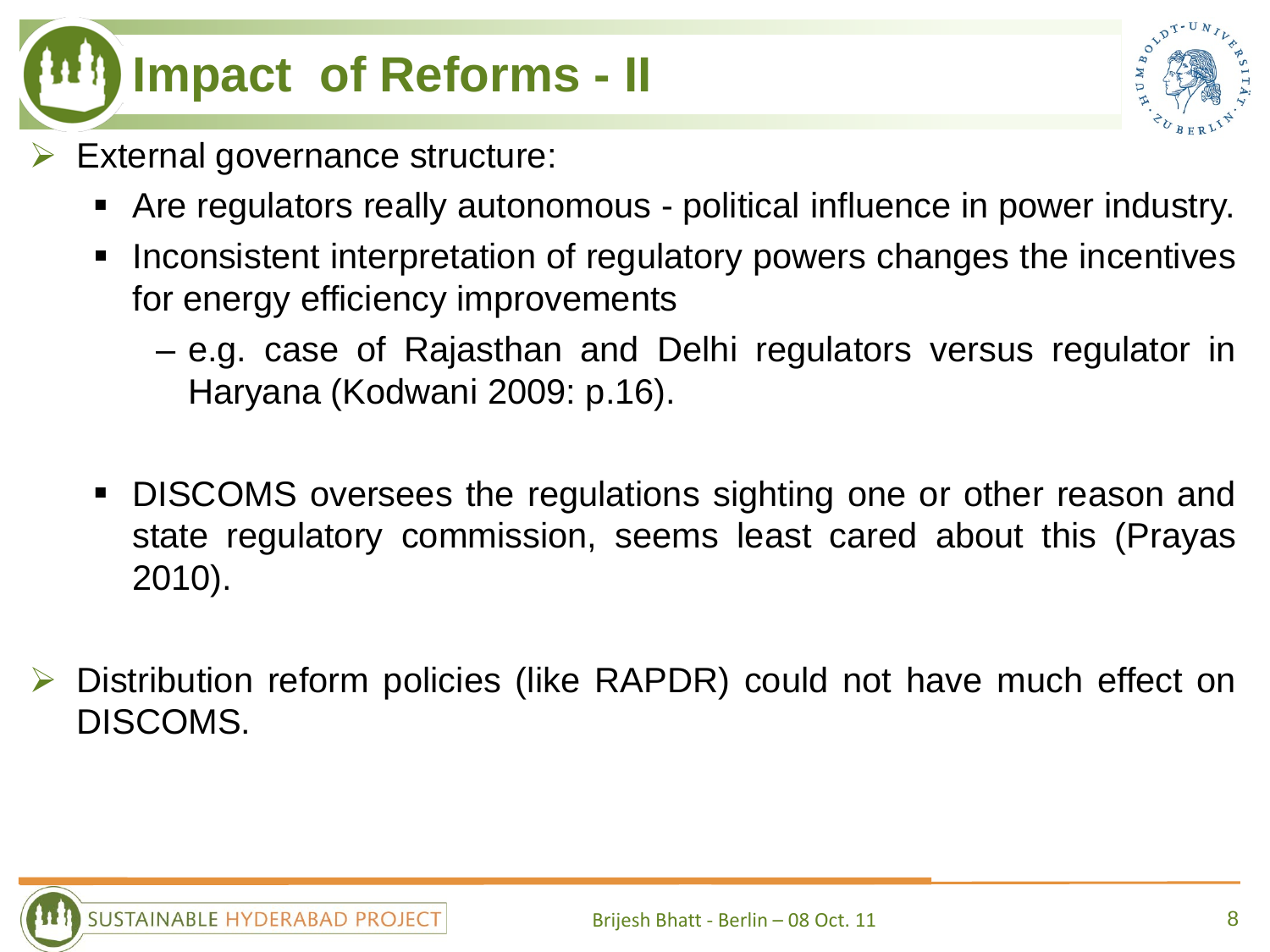## *Distribution – The weakest link!*



- "The weakest part of power sector remains Distribution which is incurring large losses" (Planning Commission 2010: p327).
- "The power sector in Andhra Pradesh has one of the highest plant load factors in India but the transmission and distribution sectors still face high losses and poor billing performance" (Dev et al. 2009: p.26)

#### *Implications*

- Higher the distribution losses, higher will be the purchase requirements and since purchase costs are passed on to consumers in full, they bear higher costs (Kodwani 2009).
- Customers choice of efficient technology is affected by the quality of electricity (Infrastructure of provision) (Passey et al. 2009).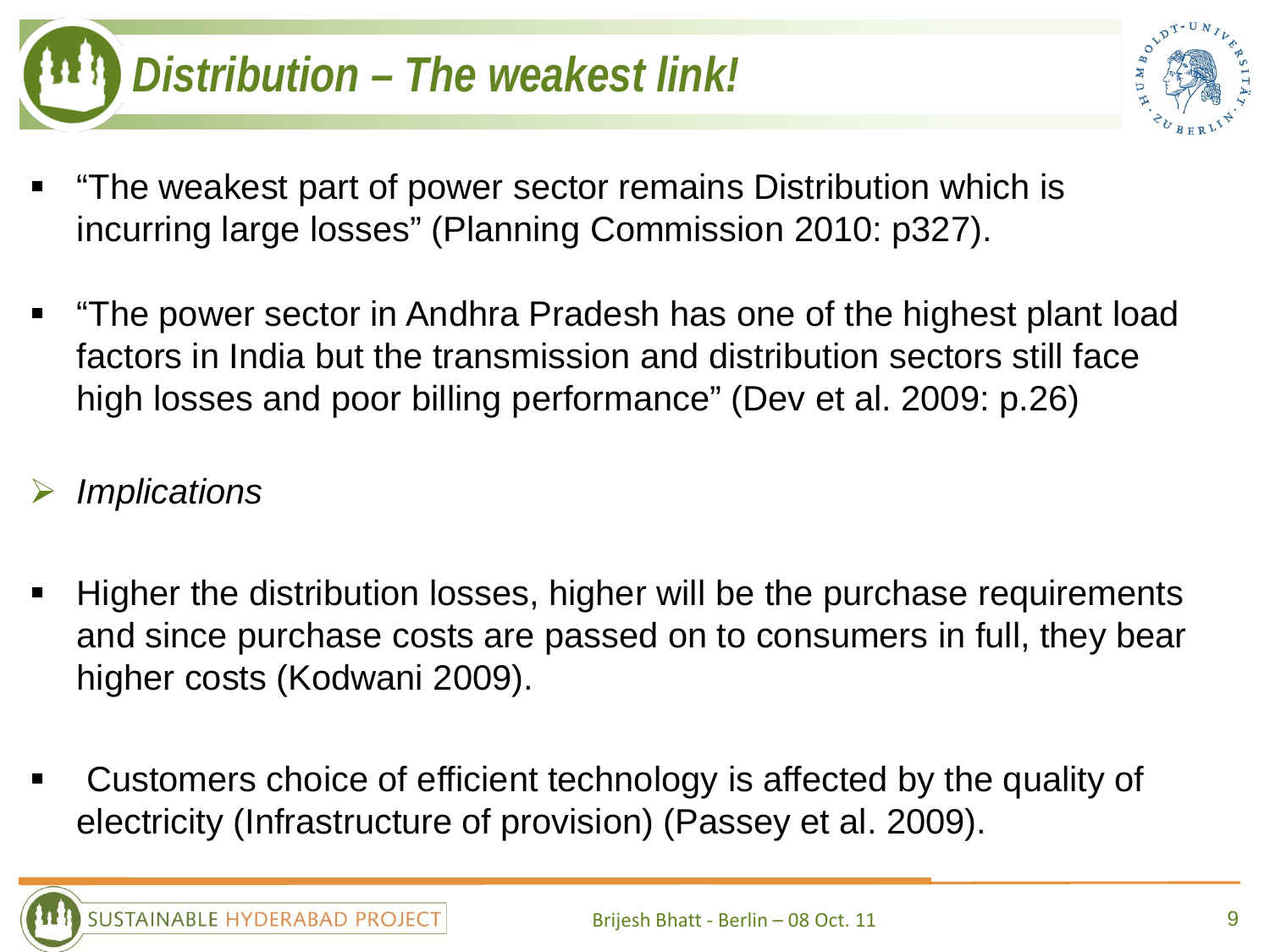

H: By investing in energy efficient technologies DISCOM's can reduce distribution and financial losses but inappropriate governance structure prevents this investment.

- $\triangle$ Q1: To investigate, why the institutional change could not bring the anticipated technological change in distribution networks?
- **≻Q2: To analyze the decision making process (technology** investment) of distribution companies, and its relation to internal and external governance structure.
- $\triangleright$ Q3: To identify the most effective institutional mechanism for increased adoption of energy efficient technologies in the distribution networks.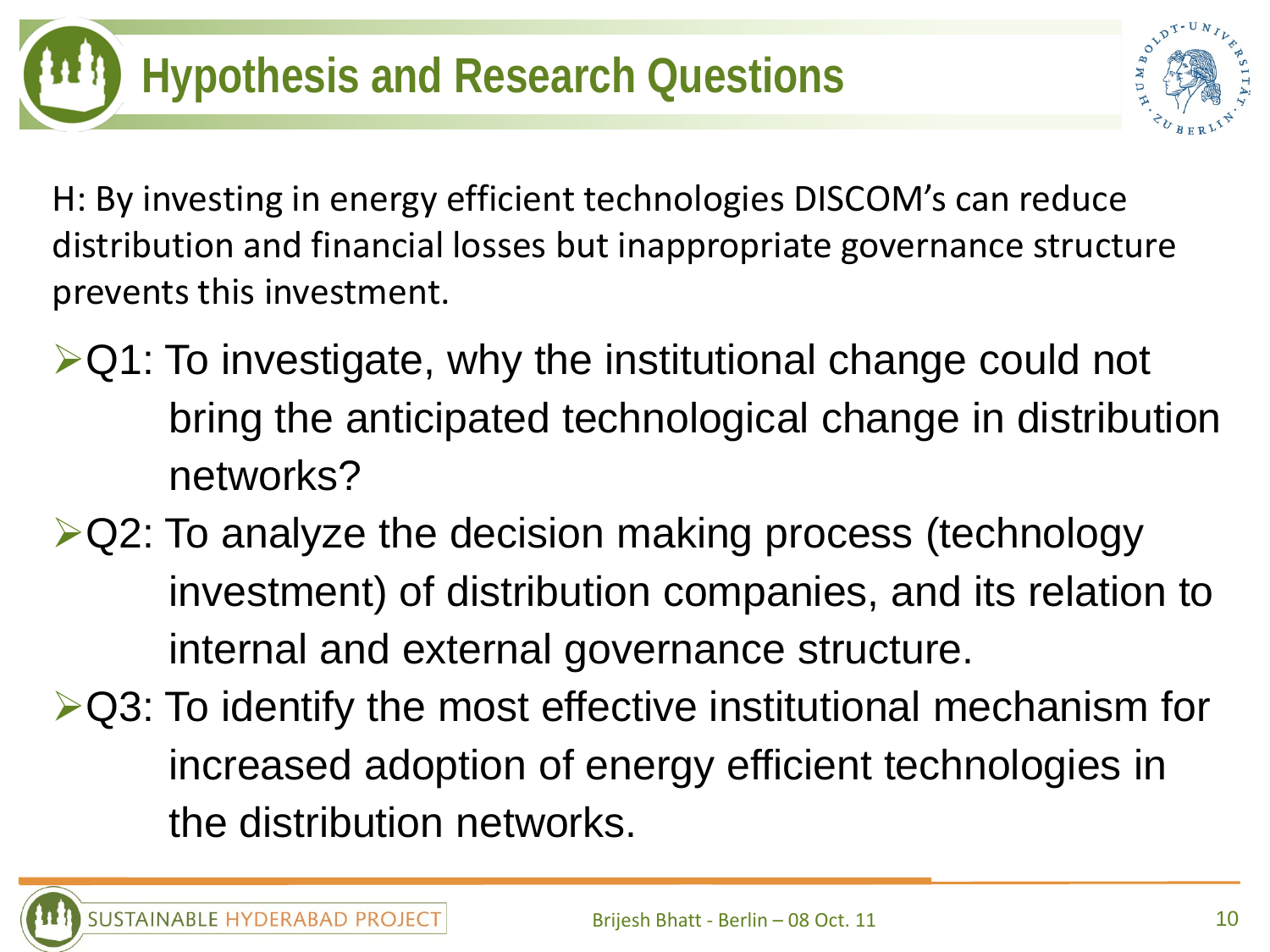



### *III. Analytical framework and theories*

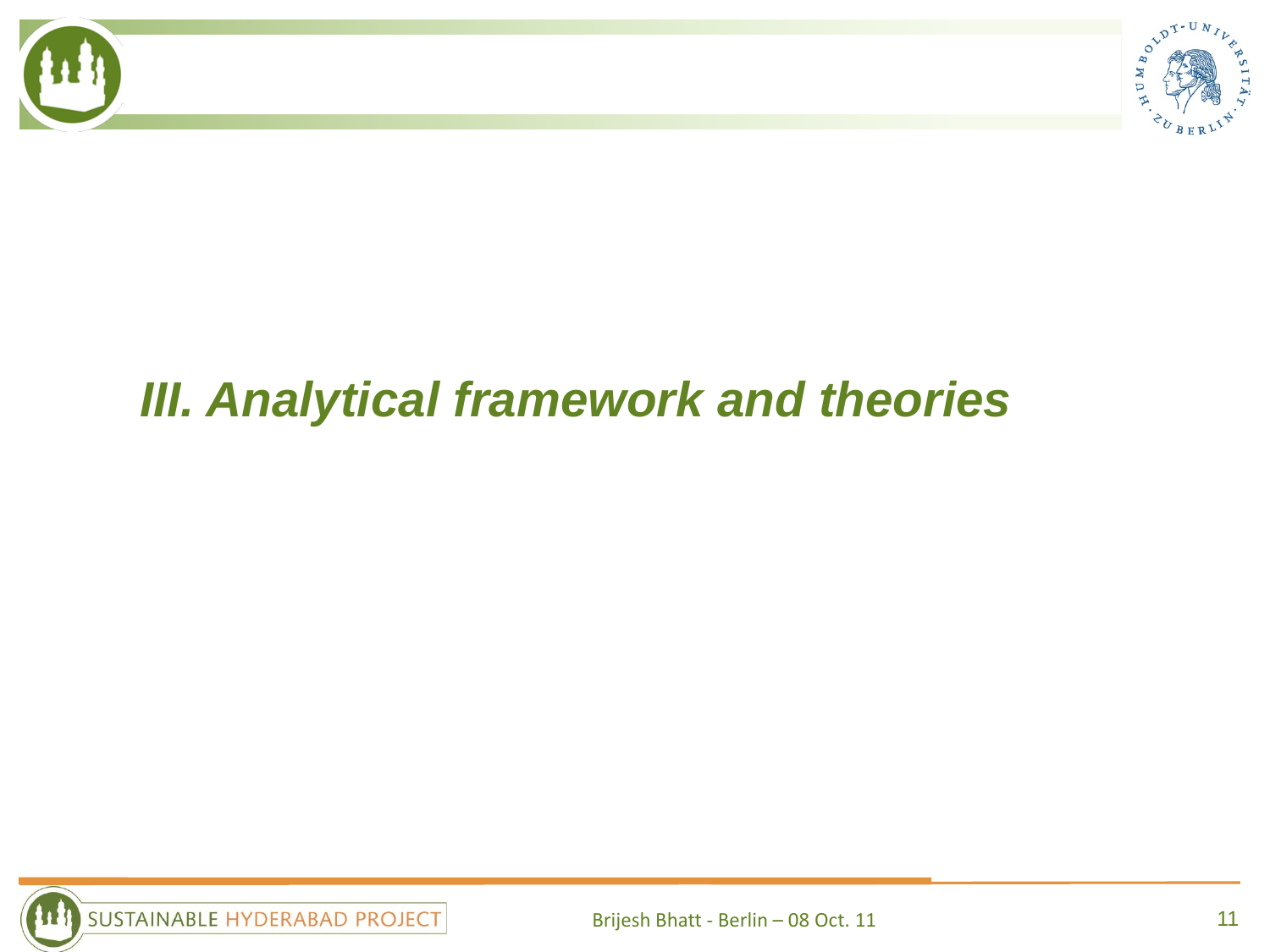### **Socio-technical system**



- 1. Selection of technology by DISCOM
- 2. DISCOM's actions and perception are guided by rules
- 3. DISCOM can negotiate with other actors for crafting rules
- 4. Rules also determine the type of technology available

5. PTechnological innovations can shape rules<br>Brijesh Bhatt - Berlin – 08 Oct. 11 **SUSTAINABLE HY** 

UMBOLD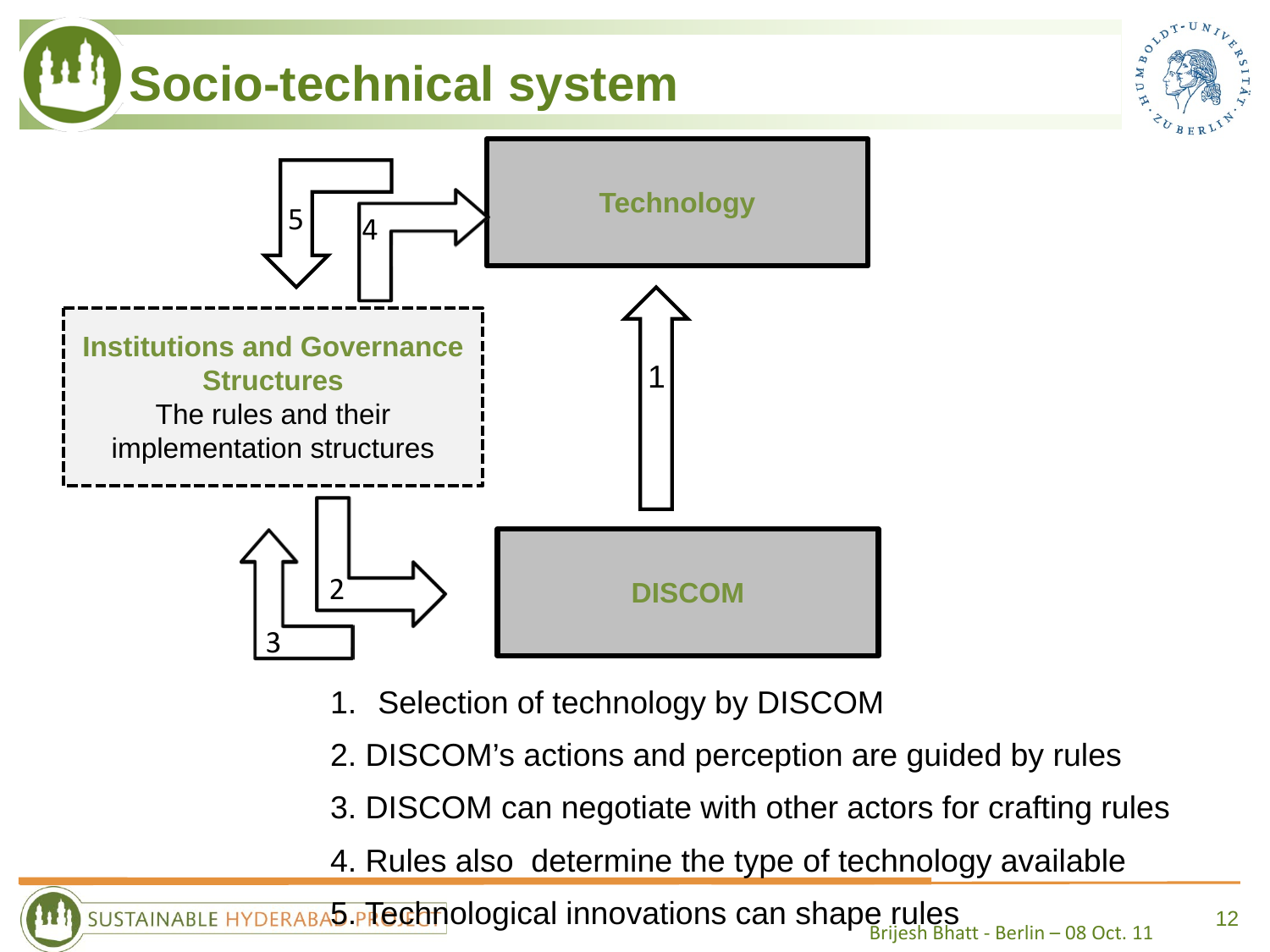**Analytical Framework**



Brijesh Bhatt - Berlin – 08 Oct. 11

UMBO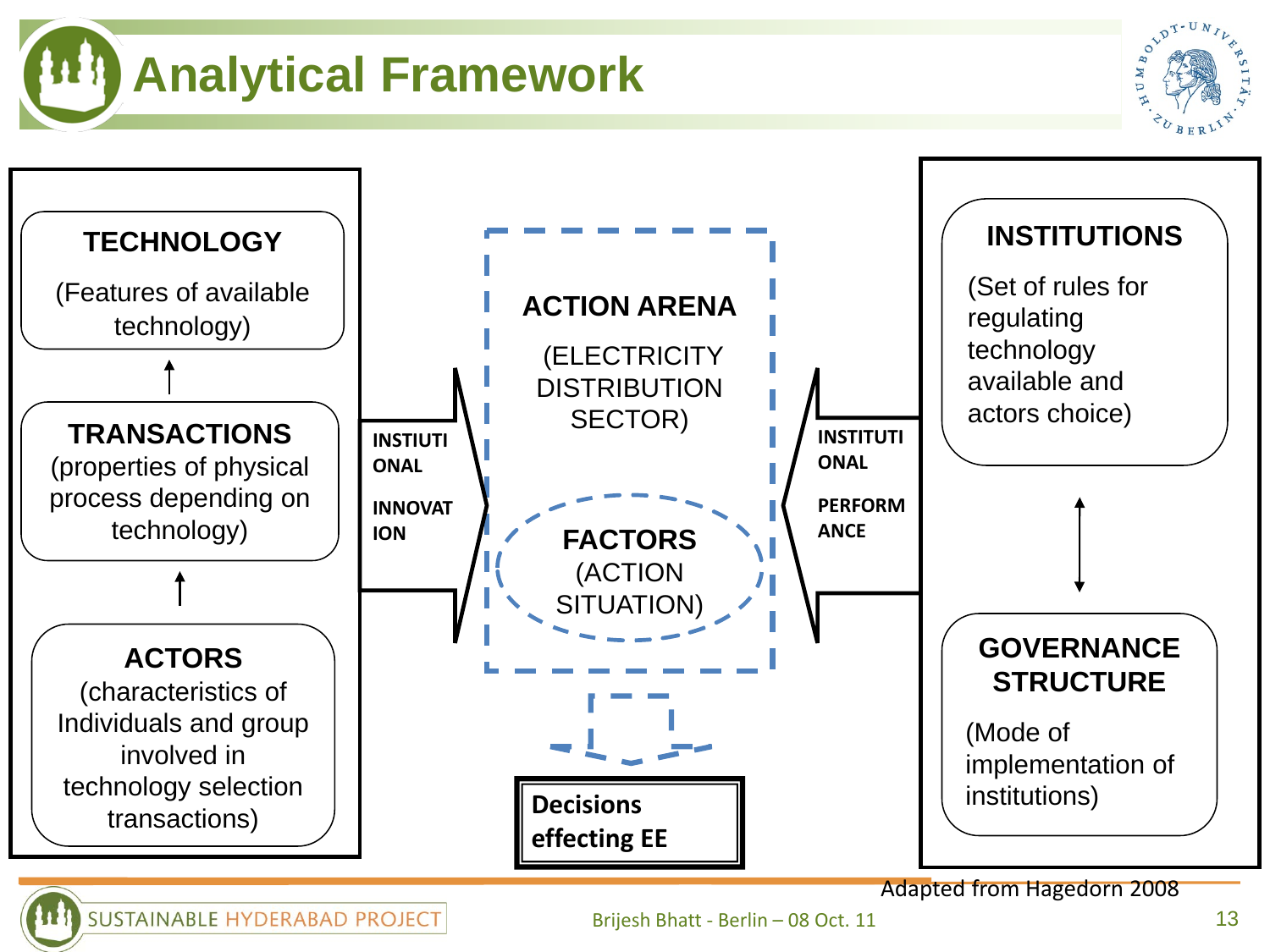



- Role of internal governance structures in technology adoption decisions:
	- Evolutionary Theory (Nelson and Winter 1982, Dosi 1982)
	- **Transaction Cost Theory (TCE)** (Williamson 1985, Williamson 1998)

- Role of external governance structures in technology adoption decisions:
	- Theory of regulation (Levy and Spiller 1994, Laffont and Martimort 2002)

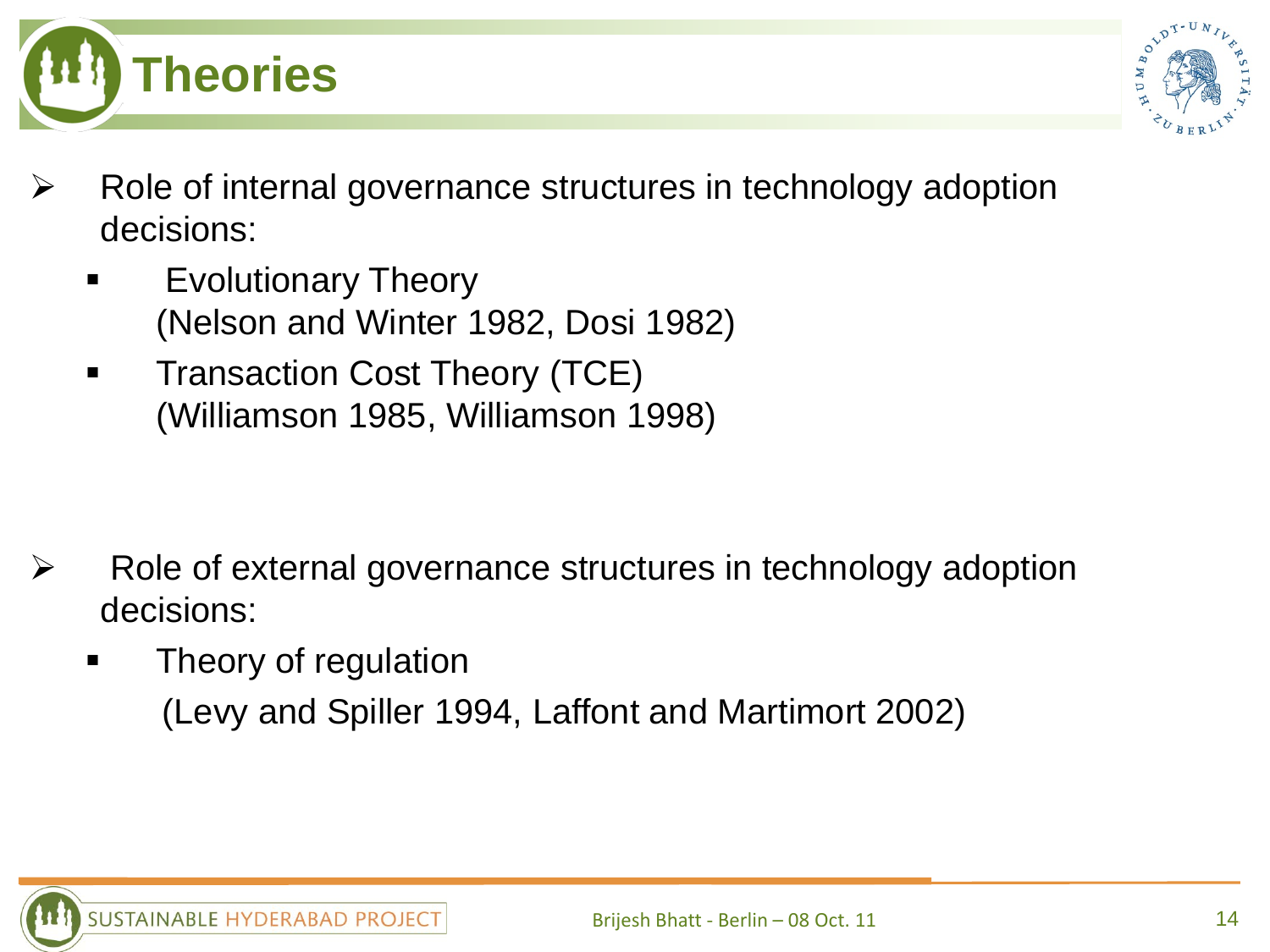



 Considering firms as Governance Structure (GS) investigates for attributes of transaction.

**Transactions(T<sub>r</sub>):** A transference of good or service "across a technologically separable interface" (Williamson 1985, p.1) e.g. "good= electricity" during electricity distribution, then  $T_r$  – electricity flow from sub-station to distribution transformer; from distribution transformer to meter and from meter to electrical equipment

And to coordinate every transaction we need a GS i.e. a choice of GS occurs as many times as there are "technologically separable interfaces".

Considers institutional and technological environment as given

- **Suited only for comparative static analysis**
- **EXEC** Learning process is not investigated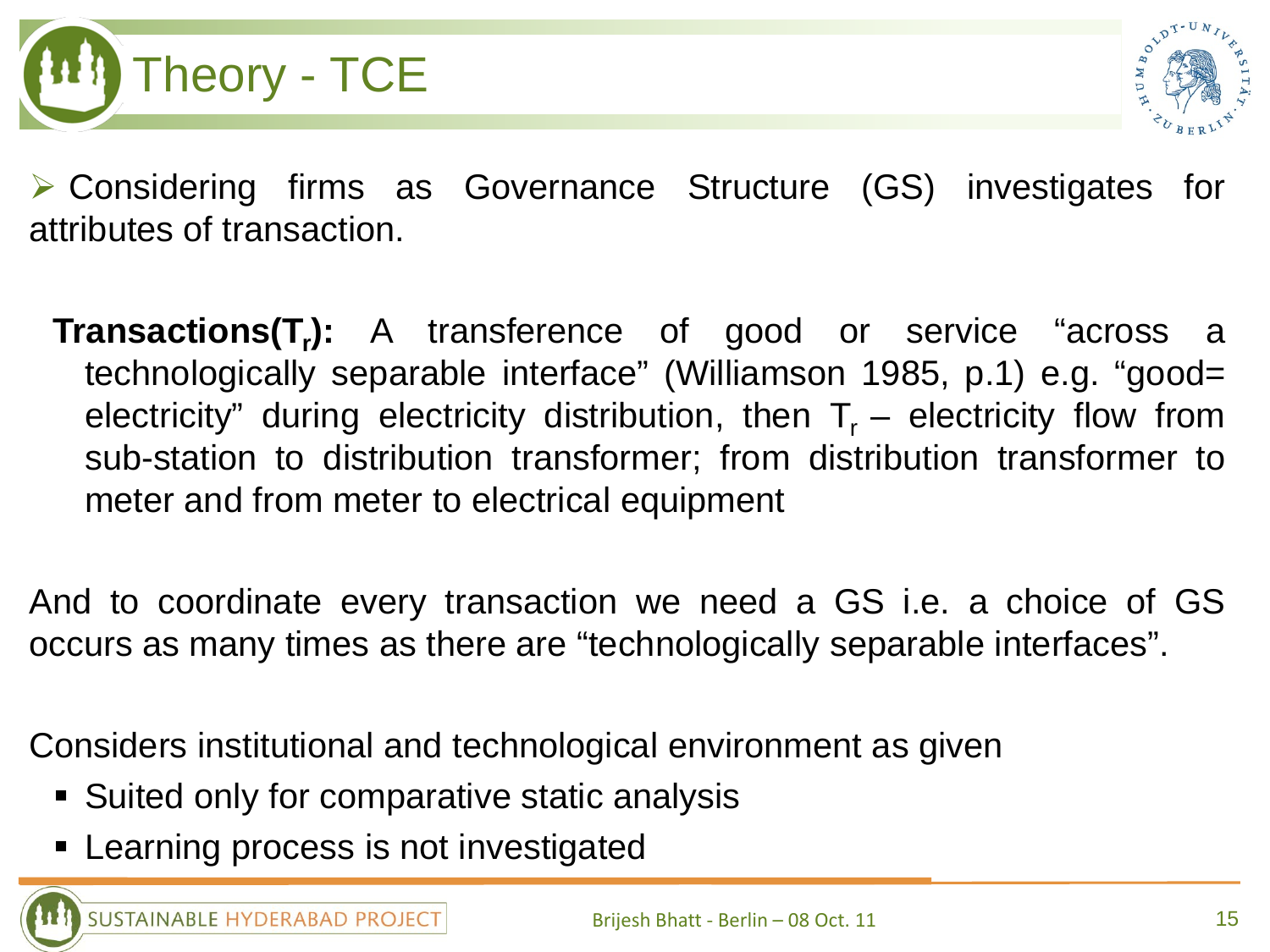



- Considers firms behavior as "decision rules".
- Routines "characteristic of firm that range from well specified technical routines for producing things, through procedures of hiring and firing, ordering new inventory….."
- Searches "routines guided or routine changing"
- **Selection**
- By searches and selection, firms evolve over time , thereby determining the industry structure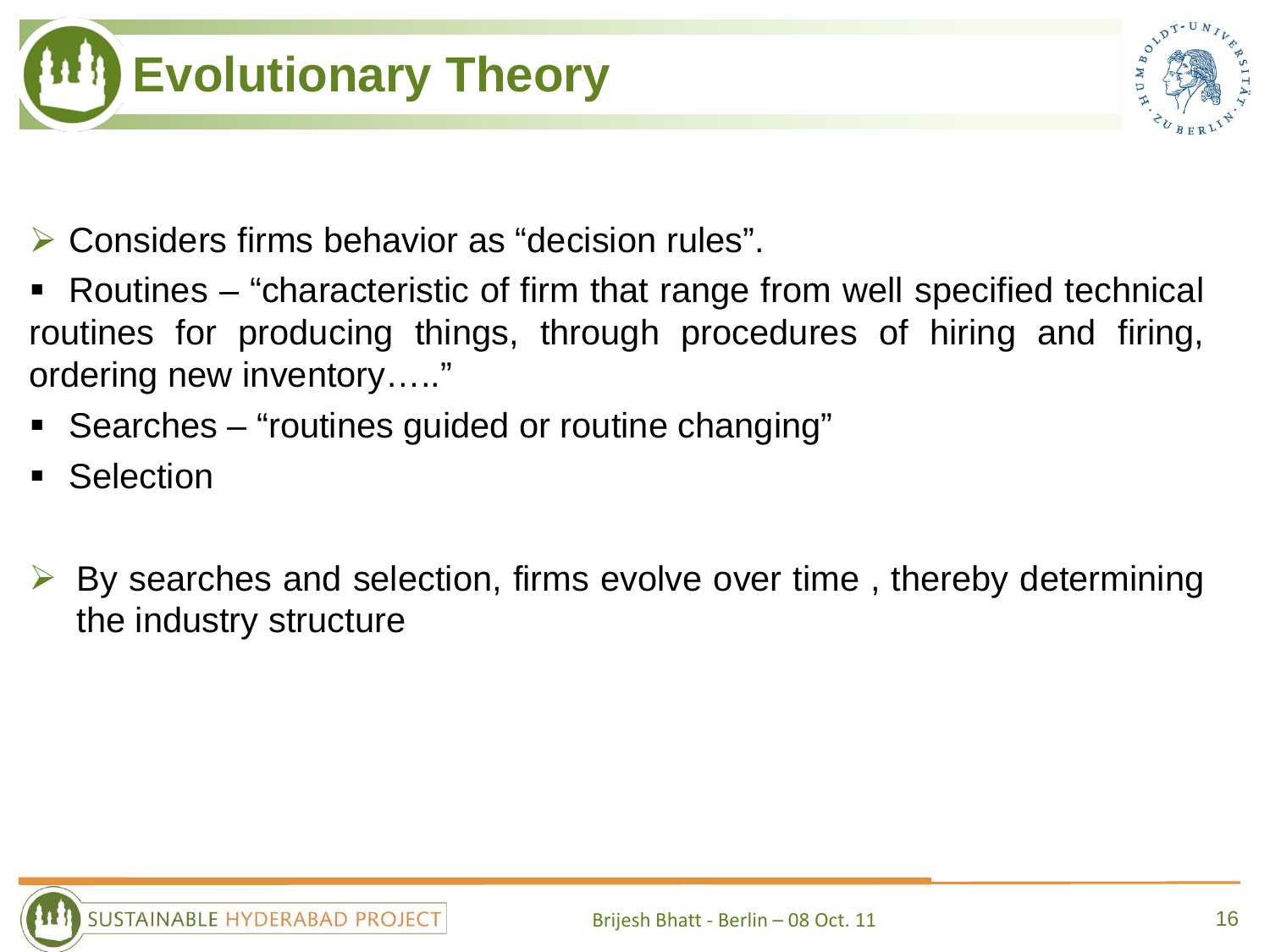



#### **IV. Research Methods**

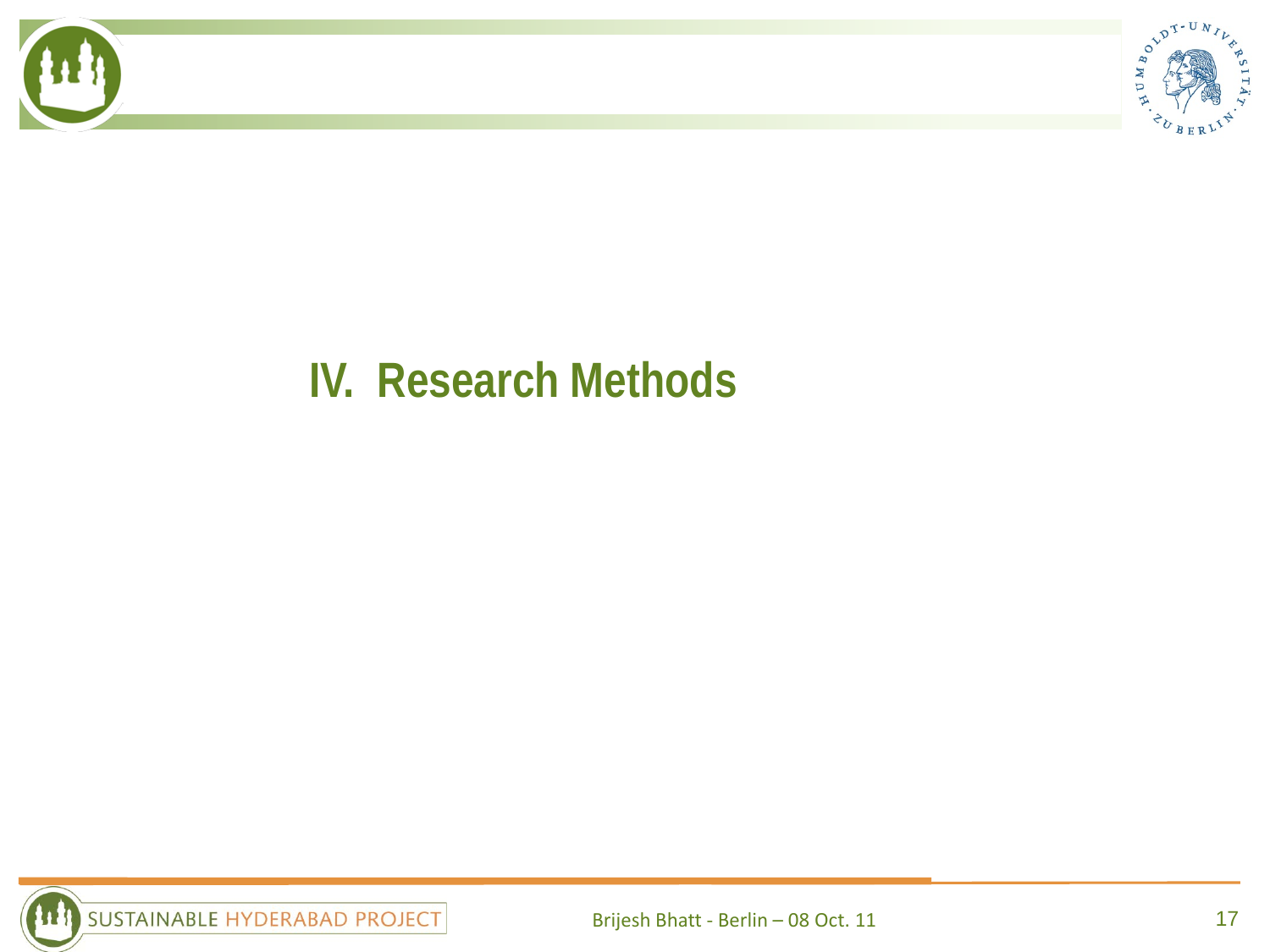**Division of Resource Economics**

OLDT-

 $M_B$ 

# **Comparative Case study**

Technologically advanced versus laggard DISCOMs

*Criteria for selection of cases:*

1.Electricity purchased.

- 2. Percentage of Distribution losses
- 3.Successful case of technological innovation.
- 4.Different or same regulatory commission.
- 5.Percentage of agricultural consumers.

6.State-owned versus Public-Private-Partnership (PPP)

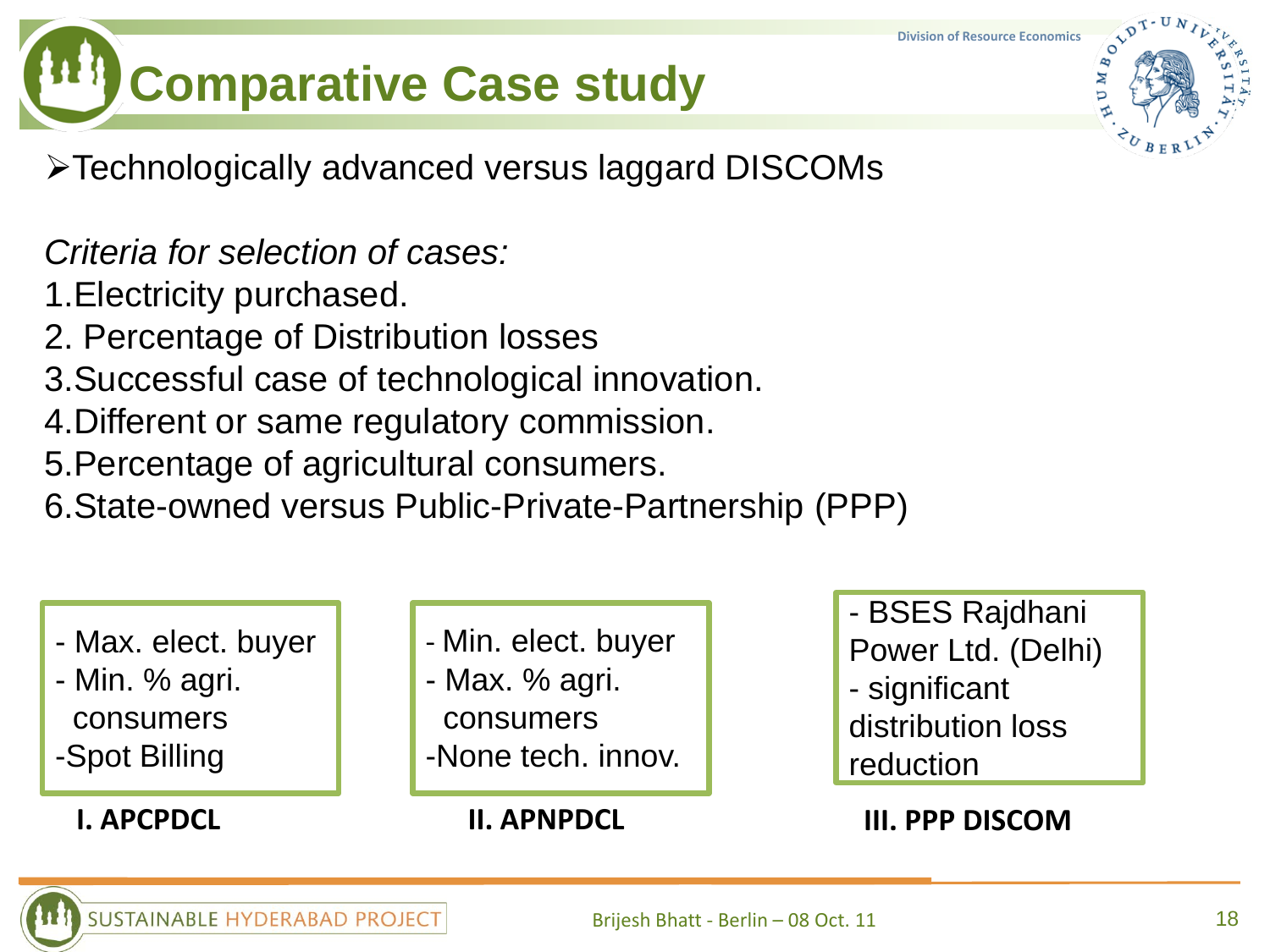



- Electricity distribution company modeled as agent
- External governance is modeled as environment
	- Analyzes the effect of change in the external governance (environment) on the behavior of distribution companies in terms of investment in efficient technology
	- Analyze the effect of change in the internal governance structure on the behavior of distribution companies .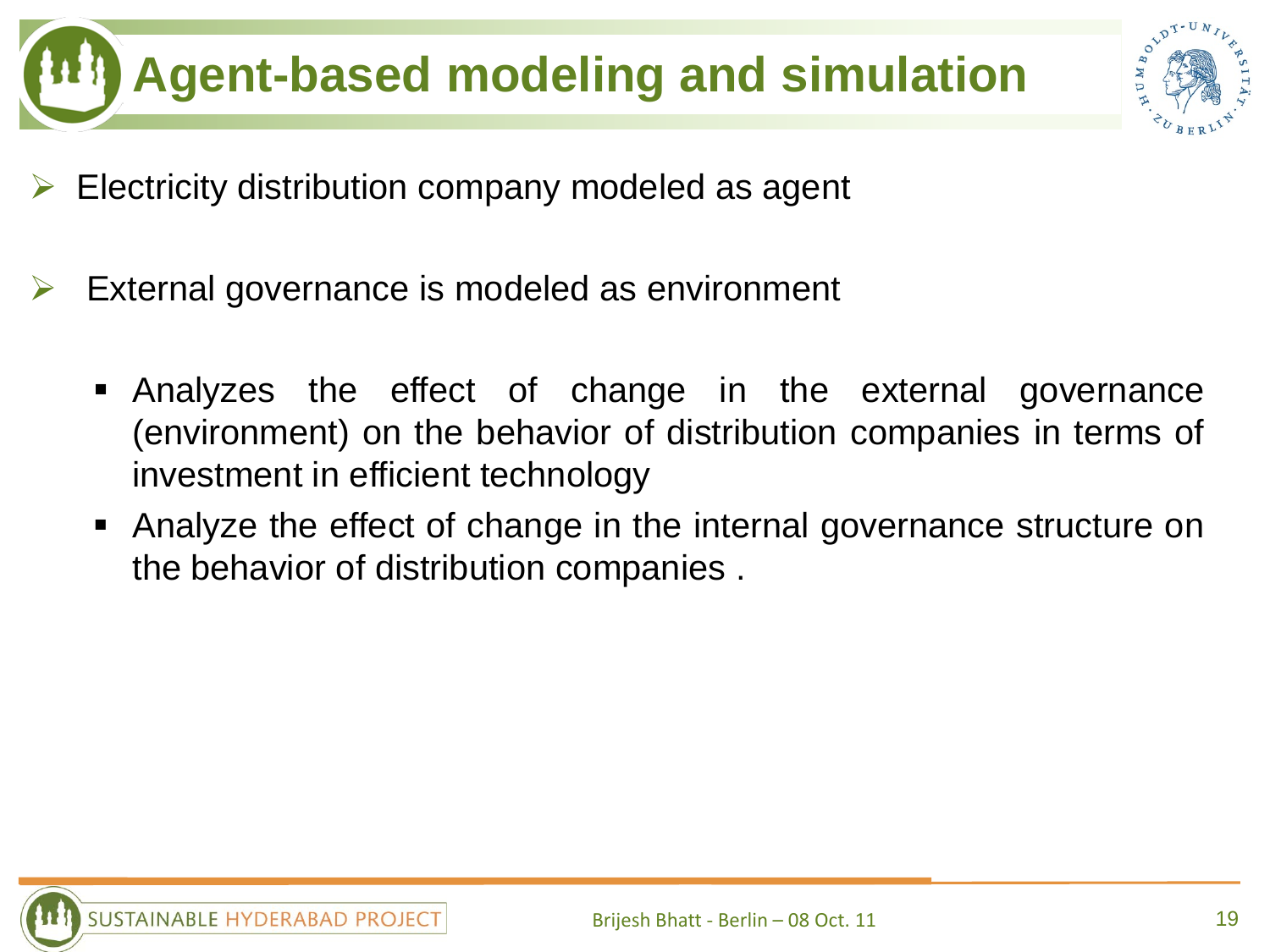

- Theoretical:
	- Interdependencies between technology and governance structure
	- Technology as a factor explaining organizational form
	- Interdependence of transaction cost and technology
- $\triangleright$  Policy relevance:
	- Electricity distribution reform/structure
	- Appropriate measure for energy efficiency enhancement measures